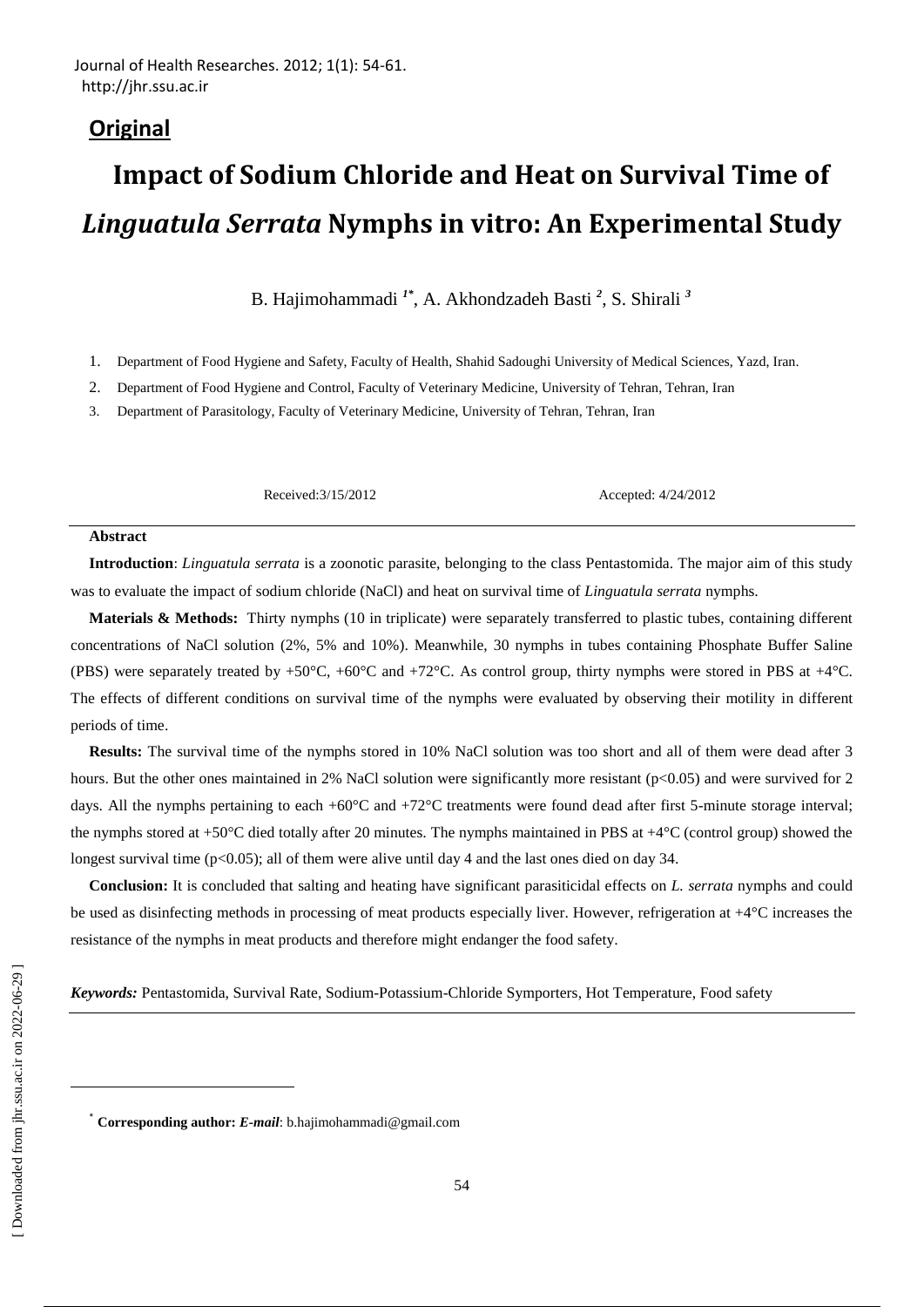## **Introduction**

*Linguatula serrata* is a zoonotic parasite, belonging to the class Pentastomida. The adult male and female measure respectively about 20 and 100-130 mm in length and inhabit in the canine respiratory system as final hosts. Infective eggs are discharged into the environment by nasopharyngeal secretions of the canine. Once the eggs are swallowed by herbivore intermediate hosts such as cattle, goat, sheep, camel etc., they hatch in digestion tract and larvae are released. After six to nine molting steps, the larvae reach to the mesenteric lymph nodes (MLNs), liver, lung and other internal organs, developing to infective nymph with a length of 4-6 mm  $^{[1-4]}$ .

*L. serrata* infection is more prevalent in tropical and subtropical regions of the world. Human beings may be infected following eating infected organs of herbivores such as liver, lung and MLNs, a condition called nasopharyngeal linguatulosis or Halzoun syndrome. Human infection often occurs through fauces, throat, larynx, pharynx and nasal passages. The symptoms include coughing, sneezing, nasopharyngitis, headache, dysphagia, dyspnoea and asphyxiation  $[5-7]$ . Thus far, human infection has been reported from different countries, including Iran  $[8-13]$ . In Lebanon, nasopharyngeal linguatulosis in human population is related to eating undercooked internal organs of the ruminants such as MLNs and liver. In the Sudan it is connected with consumption of a popular dish, called Marrara, prepared form raw visceral organs without any heating process  $[7,14]$ . In Iran, some human cases were recorded following consumption of barbecued liver (Kebab). Eating undercooked liver by pregnant woman and children is **Materials & Methods**

common in some parts of Iran especially rural regions; since there is an opinion that undercooked liver is more nutrient than well-cooked one because of having more iron and vitamins  $[4,5]$ . Recently, *L*. *serrata* infection of a young boy patient in Tehran, Iran with a history of consumption of undercooked liver was reported  $^{[15]}$ . [Salting](http://en.wikipedia.org/wiki/Salting_\(food\)) and heating are of the most important procedures for [food preservation](http://en.wikipedia.org/wiki/Food_preservation) and processing since ancient times. Sodium chloride (NaCl) that is also named as common salt and table salt is the oldest known seasoning and food preservative. Raw meats were the early foods which preserved only by salting and heating. Now, these are common and cheap methods for preservation of meat and meat products in poor areas with no chilling and freezing equipments [16,17].

In spite of high significance of linguatulosis in public health in endemic areas, there is no comprehensive and standard disinfecting method in meat processing. On the other hand, this parasite is mostly located in the internal parenchyma of the infected organs and therefore is not easily seen by the eye during routine inspection at slaughterhouses. So, finding efficient disinfecting methods (such as slating and heating) to increase meat products safety is a necessity. To do this, it is essential to know how long the nymphs remain alive and infective at various concentrations of NaCl and different temperatures. The major aim of this study was to evaluate the impact of NaCl and heat on survival time of *Linguatula serrata* nymphs as efficient disinfecting methods.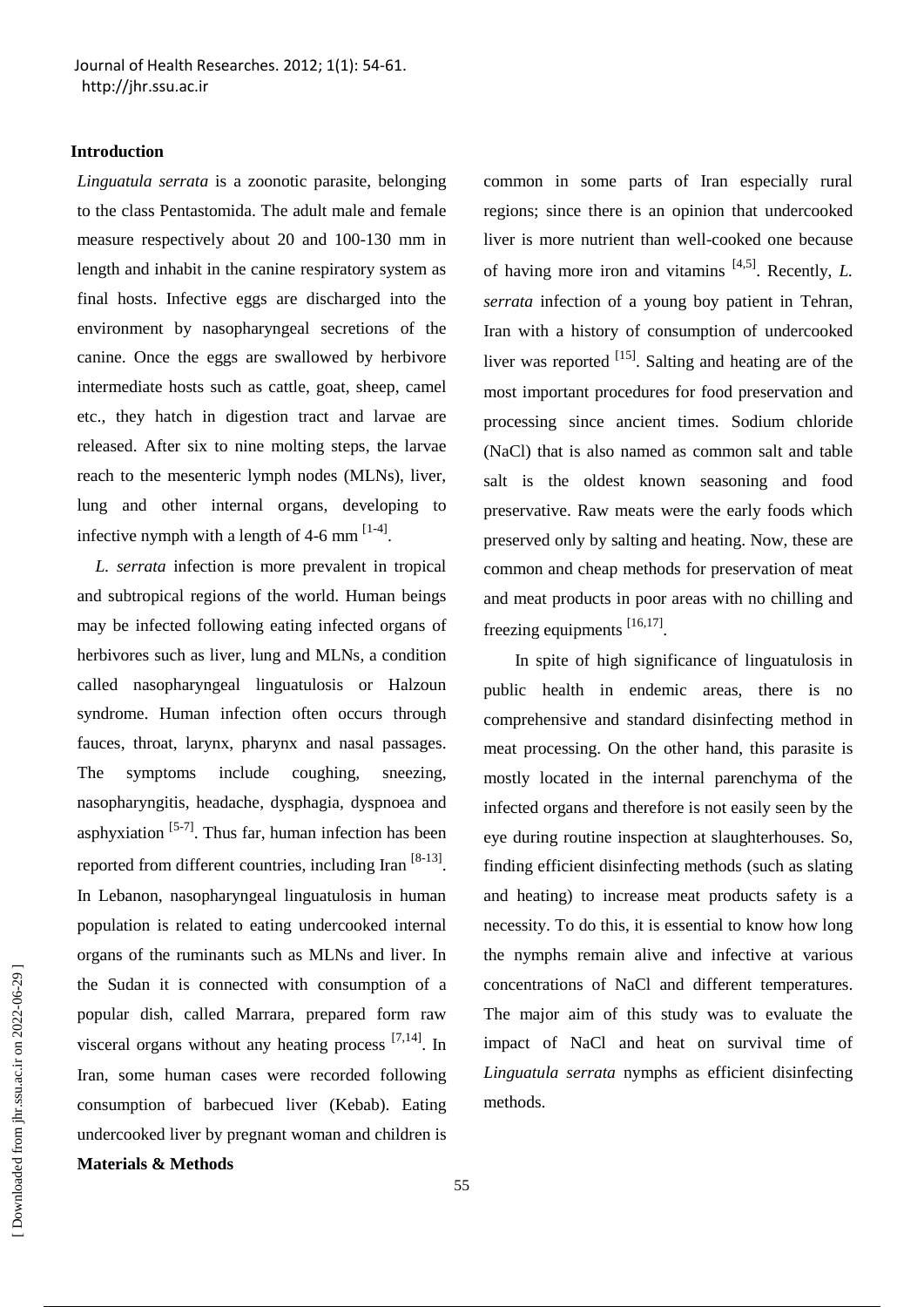Journal of Health Researches. 2012; 1(1): 54-61. http://jhr.ssu.ac.ir

#### *-Collection of Linguatula serrata nymphs*

 Mesenteric lymph nodes (MLNs) samples were taken from slaughtered domestic ruminants in Ehsan-Rey slaughterhouse, Tehran, Iran (5-10 samples from each animal). The samples were transferred to laboratory and after that isolation of *L. serrata* nymphs from the samples was immediately begun. Each MLN was cut longitudinally, put in petri dishes containing sterile PBS (Phosphate Buffer Saline) for about 5-10 minutes. Then, the isolated fresh nymphs were washed in sterile PBS and utilized for storage trials <sup>[3]</sup>.

#### *-Storage solutions*

 Different concentrations of NaCl solution (2%, 5% and 10%) were prepared by dissolving NaCl (Merck/ Germany) in distilled water. Sterile PBS was made by dissolving one PBS tablet (Sigma/P4417) in 200 ml distilled water producing 0.01 M phosphate buffer, 0.0027 M potassium chloride and 0.137 M sodium chloride, pH 7.4, at 25 °C.

## *- Survival time of Linguatula serrata nymphs*

 Thirty nymphs (10 in triplicate) were separately transferred to 50-ml roundbottom plastic tubes, containing different concentrations of NaCl solution  $(2\%, 5\%$  and 10%) and each one was stored at  $+4\degree$ C. Meanwhile, 30 nymphs (10 in triplicate) in tubes containing PBS were separately treated by  $+50^{\circ}$ C, +60°C and +72°C through water bath. As control group, 30 nymphs (10 in triplicate) were stored in PBS at +4°C.

 The effects of NaCl and heat on survival time of the nymphs were evaluated in different periods of time. For this purpose, survivability of the nymphs related to each treatment method was immediately determined after about 1-2 minutes by observing their motility and wriggle under a stereomicroscope (Figure 1). The nymphs that had not any motility and movement were considered as dead.

## *-Statistical analysis*

The statistical analysis was performed using ANOVA. The P<0.05 level was considered as significant.

#### **Results**

 As is shown in table 1, the survival time of the nymphs stored in 10% NaCl solution was too short and all the nymphs were dead after 3 hours. But the other ones maintained in 2% NaCl solution were significantly more resistant  $(p<0.05)$  and they were survived for 2 days.

All the nymphs pertaining to each  $+60^{\circ}$ C and +72°C treatments were found dead after first 5 minute storage interval; the nymph stored at  $+50^{\circ}$ C died totally after 20 minutes (Table 2).

 The nymphs maintained in PBS at +4°C (control group) showed the longest survival time  $(p<0.05)$ ; all of them were alive until day 4 and the last ones died on day 34 (Figure 2).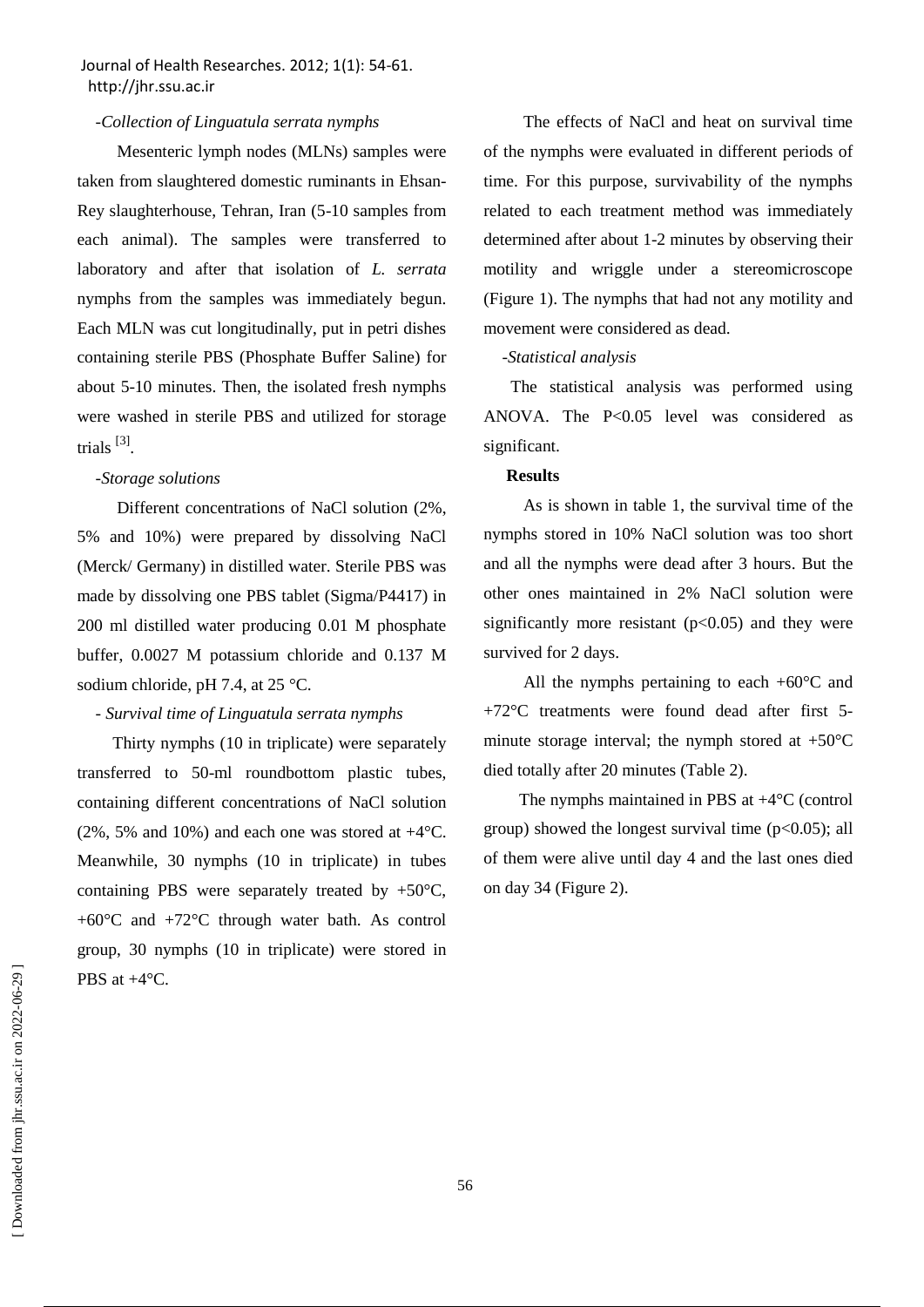

**Fig. 1:** *Linguatula serrata* nymphs isolated from a domestic ruminant slaughtered in Ehsan-Rey slaughterhouse, Tehran, Iran

**Table 1:** The survival time of *Linguatula serrata* nymphs in different NaCl solutions

|               |                       | Alive nymphs number in different |                         |                              |                             |                  |                   |  |  |
|---------------|-----------------------|----------------------------------|-------------------------|------------------------------|-----------------------------|------------------|-------------------|--|--|
|               |                       | periods of time                  |                         |                              |                             |                  |                   |  |  |
| <b>NaCl</b>   | Triplic               | $\overline{0}$                   | $\overline{3}$          | 6                            | 12                          | $\overline{2}$   | $48\ \mathrm{h}$  |  |  |
| concentration | ate groups            | $\,h$                            | $\boldsymbol{\text{h}}$ | $\boldsymbol{\text{h}}$      | $\,$ h                      | 4 h              |                   |  |  |
|               | $\boldsymbol{\rm{A}}$ | $10\,$                           | $\overline{1}$          | $\overline{8}$               | $\mathbf{1}$                | $\boldsymbol{0}$ | $\qquad \qquad -$ |  |  |
| $2\%$         |                       |                                  | $\overline{0}$          |                              |                             |                  |                   |  |  |
|               | $\, {\bf B}$          | 10                               | 9                       | $\ensuremath{\mathfrak{Z}}$  | $\ensuremath{\mathfrak{Z}}$ | $\mathbf{1}$     | $\mathbf{0}$      |  |  |
|               | $\mathbf C$           | 10                               | 9                       | 5                            | $\mathbf{1}$                | $\mathbf{1}$     | $\mathbf{0}$      |  |  |
|               | Mean                  | $10\,$                           | 9.                      | 5                            | 1.                          | 0.               | $\mathbf{0}$      |  |  |
|               |                       |                                  | 33                      | .33                          | 66                          | 66               |                   |  |  |
| 5%            | $\mathbf{A}$          | $10\,$                           | $\boldsymbol{0}$        | $\qquad \qquad \blacksquare$ | $\overline{\phantom{a}}$    | ٠                |                   |  |  |
|               | $\, {\bf B}$          | 10                               | $\boldsymbol{0}$        |                              |                             |                  |                   |  |  |
|               | $\mathsf{C}$          | 10                               | $\overline{2}$          | $\theta$                     |                             |                  |                   |  |  |
|               | Mean                  | $\mathbf{1}$                     | $\overline{0}$          | $\boldsymbol{0}$             |                             |                  |                   |  |  |
|               |                       | $\boldsymbol{0}$                 | .66                     |                              |                             |                  |                   |  |  |
| 10%           | $\mathbf A$           | $\overline{10}$                  | $\overline{0}$          | $\overline{a}$               |                             |                  |                   |  |  |
|               | B                     | $10\,$                           | $\boldsymbol{0}$        |                              |                             |                  |                   |  |  |
|               | $\mathcal{C}$         | 10                               | $\boldsymbol{0}$        |                              |                             |                  |                   |  |  |
|               | Mean                  | $10\,$                           | $\boldsymbol{0}$        |                              |                             |                  |                   |  |  |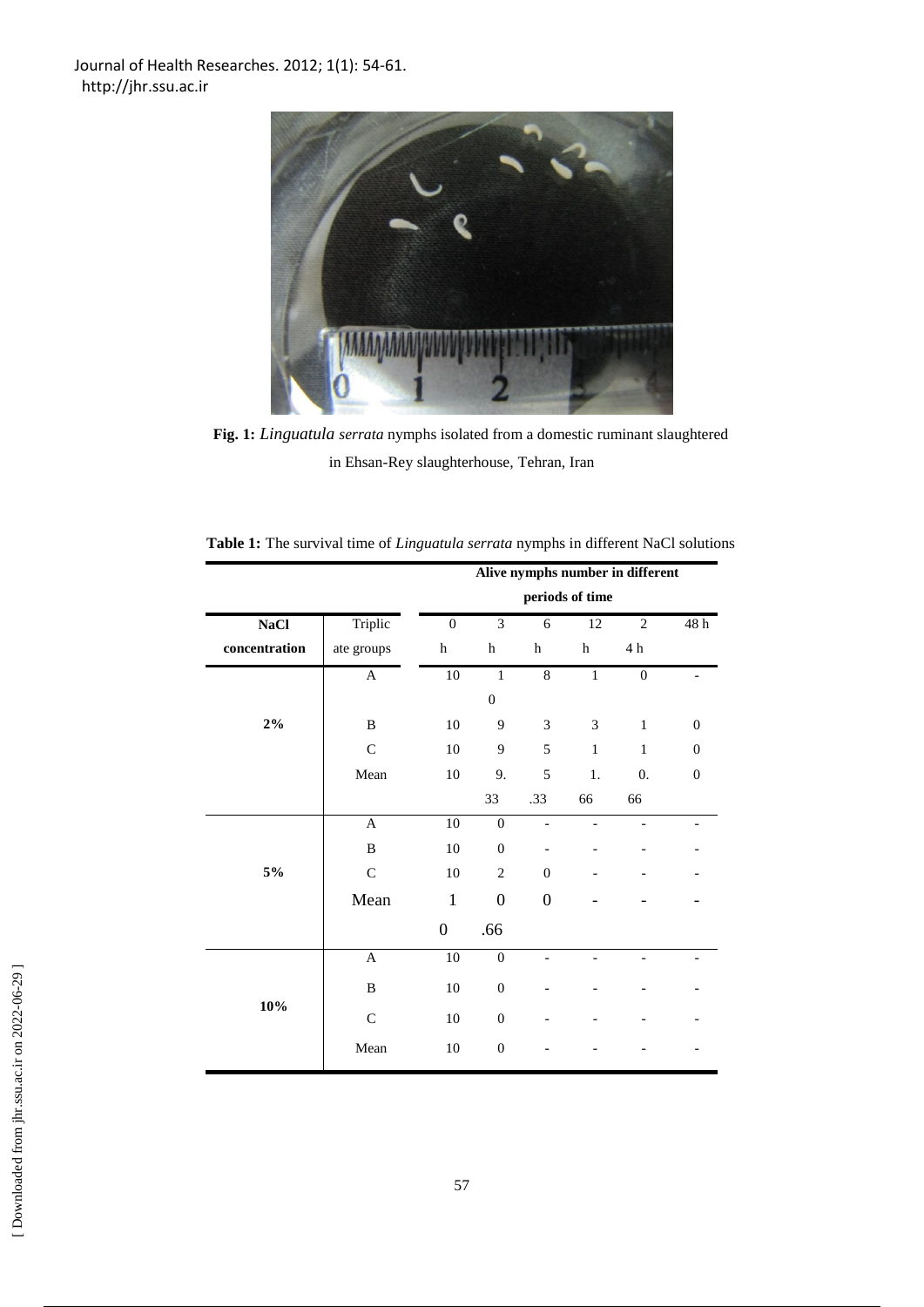|                 |               |                           | Alive nymphs number in |                |          |  |  |  |
|-----------------|---------------|---------------------------|------------------------|----------------|----------|--|--|--|
|                 |               | different periods of time |                        |                |          |  |  |  |
| <b>Temperat</b> | Triplica      | $\theta$                  | 5                      | 10             | 20       |  |  |  |
| ure             | te groups     | min                       | min                    | min            | min      |  |  |  |
|                 | $\mathbf{A}$  | 10                        | 8                      | $\overline{0}$ |          |  |  |  |
|                 | B             | 10                        | 10                     | 8              | $\Omega$ |  |  |  |
| $+50^{\circ}$ C | C             | 10                        | 6                      | $\overline{4}$ | $\Omega$ |  |  |  |
|                 | Mean          | 10                        | 8                      | $\overline{4}$ | $\Omega$ |  |  |  |
|                 | A             | 10                        | $\mathbf{0}$           |                |          |  |  |  |
|                 | B             | 10                        | $\Omega$               |                |          |  |  |  |
| $+60^{\circ}C$  | $\mathsf{C}$  | 10                        | $\Omega$               |                |          |  |  |  |
|                 | Mean          | 10                        | $\theta$               |                |          |  |  |  |
|                 | A             | 10                        | $\mathbf{0}$           |                |          |  |  |  |
|                 | B             | 10                        | $\Omega$               |                |          |  |  |  |
| $+72^{\circ}$ C | $\mathcal{C}$ | 10                        | $\Omega$               |                |          |  |  |  |
|                 | Mean          | 10                        | $\Omega$               |                |          |  |  |  |

**Table 2:** The survival time of *Linguatula serrata* nymphs in different temperatures

**Fig. 2:** The survival time of *Linguatula serrata* nymphs in PBS at +4°C (control group)



## **Discussion**

 Previous researches about linguatulosis in slaughtered herbivores show that this infection is endemic in Iran. The prevalence rate of infection in cattle, sheep, goat and camel have been reported to be

14.8%, 52.5%, 49.1% and 13.5%, in different parts of Iran  $[3,4, 18,19]$ . Close contact between dogs and domestic ruminants is a major reason for high prevalence rate of the linguatulosis. It appears that the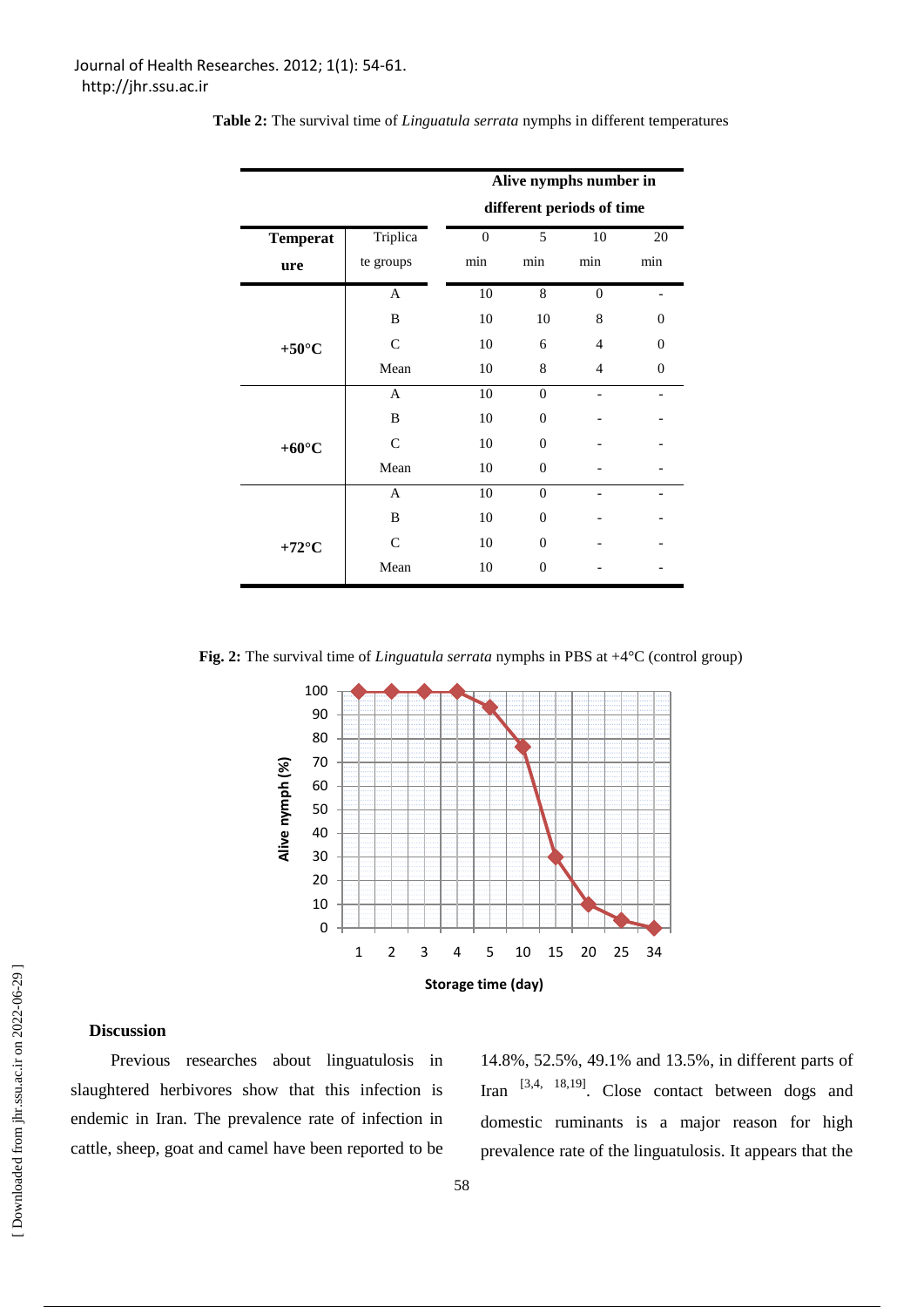endemicity of *L. serrata* infection in domestic herbivores causes a high risk of infection in the human population of Iran. <sup>[5,6]</sup>. On the other hand, the epidemiology of nasopharyngeal linguatulosis depends significantly on cultural food pattern of the people, in which nymphs are ingested via raw or undercooked internal organs particularly liver and  $MLNs$   $^{[7]}$ .

 According to the present study, the survival time of the nymphs stored in NaCl solutions comparing to PBS (as control group) was shorter indicating high susceptibility of the nymphs to NaCl. In a research on survival time of *Eimeria tenella* in NaCl solutions, it was revealed that sporozoites survived in PBS at +4°C for 14 days. But, the sporozoites survived only for 3 days in 16% NaCl solution<sup>[20]</sup>.

 In this experiment, the survival time of the nymphs maintained at  $+50^{\circ}$ C,  $+60^{\circ}$ C and  $+72^{\circ}$ C was too shorter than control group  $(+4^{\circ}C)$ . It shows that the nymphs have no considerable resistance to the heat. Mir et al (2009) observed that *L. serrata* nymphs survived in PBS for 4 days at room temperature  $[21]$ . In an examination done by Negrea et al (2009), it was revealed that the maximum survival time of the nymphs stored at  $+4^{\circ}$ C was only 3 days <sup>[22]</sup>, having a significant difference with our results (34 days). This disagreement may be due to differences in the storage methods and/or survivability evaluation process. Previously, Alcala-Canto et al (2007) proved the serine protease activity in the *L. serrata* nymphs<sup>[23]</sup>. It is known that some protease enzymes can help to expand the survival time of some endo-parasites (e.g. *Clonorchis sinensis* metacercariae) during long-time refrigerated storage  $[24]$ . Despite, it appears that the protease enzyme has probably a considerable role in long survival time of *L. serrata* nymphs stored at refrigeration temperature  $(+4^{\circ}C)$ , but the detailed mechanism is still unclear.

 The killing mechanism of NaCl on the parasites is due to the fact that when they are suspended in high concentration of NaCl, water is removed from the body of the parasites to the external environment. So, plasmolysis and subsequent death will occur. The death mechanism of the parasites after heating is most related to denaturation and coagulation of cellular proteins <sup>[17]</sup>.

 It has been approved that *L. serrata* nymphs have inoculative effect and result in transmission of some pathogenic bacteria throughout the migration from alimentary canal to the internal organs  $^{[25]}$ . On the other hand, concurrent occurrence of linguatulosis and paratuberculosis bacterial disease (Johne's disease) in goats has been recently reported  $[21]$ . So, proper heating and application of common salt as a food preservative in meat products, not only reduces the survival time of *L. serrata* nymphs, but also decreases the risk of food-born microorganisms.

 *L. serrata* is known as an important food safety hazard for the people who consume undercooked internal organs of herbivores. It is concluded that heating and salting have significant parasiticidal effects on *L. serrata* nymphs and could be used as disinfecting methods in processing of meat products. However, refrigeration at +4°C increases the resistance of the nymphs in meat products and therefore might endanger the food safety. In those regions where raw or undercooked organs may be eaten, the people should be warned to the risk of linguatulosis. Whether our results hold accurate under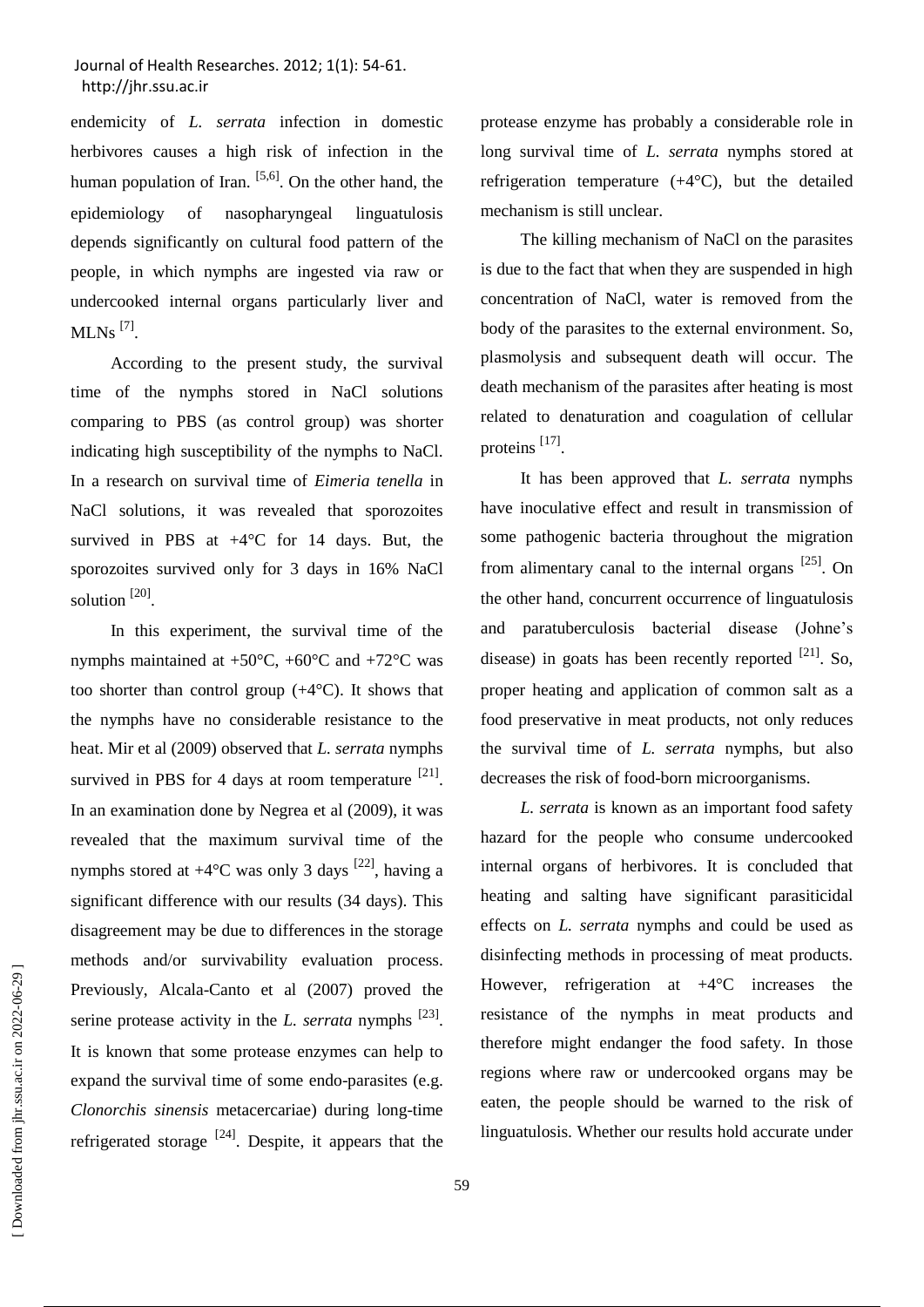Journal of Health Researches. 2012; 1(1): 54-61. http://jhr.ssu.ac.ir

field conditions is not clear as yet, but we found that there is a serious risk that shows cold treatment methods currently applied to fresh meat products could not be used to prevent linguatulosis. Anyway, more experiments in food models are needed to acquire detailed data.

#### **Acknowledgement**

We are grateful to Mr. Hafez Hajimohammadi for literary editing of the manuscript.

#### **References**

- 1. Soulsby EJL. Helminths, arthropods and protozoa of domesticated animals. 7 th ed. London: Bailliere Tindall; 1982.
- 2. Haddadzadeh H, Athari SS, Hajimohammadi B. The first record of *Linguatula serrata* infection of two-Humped camel (*Camelus bactrinus*) in Iran. Iranian J Parasitol 2009; 4: 59-61.
- 3. Haddadzadeh HR, Athari SS, Abedini R, et al. One-Humped camel (*Camelus dromedarius*) infestation with *Linguatula serrata* in Tabriz, Iran. Iranian J Arthropod-Borne Dis 2010; 4: 54–59.
- 4. Nourollahi Fard SR, Kheirandish R, Norouzi Asl E, et al. The prevalence of *Linguatula serrata* nymphs in goats slaughtered in Kerman slaughterhouse, Kerman, Iran. Vet Parasitol 2010; 171:176–78.
- 5. Oryan A, Khordadmehr M, Ranjbar VR. Prevalence, biology, pathology, and public health importance of linguatulosis of camel in Iran. Trop Anim Health Prod 2011; 43(6):1225-31
- 6. Razavi SM, Shekarforoush SS, Izadi M. Prevalence of *Linguatula serrata* nymphs in goats in Shiraz, Iran. Small Rum Res 2004; 54(3): 213-17.
- 7. Roberts LS, Janovy JR. Foundations of parasitology. 6 th ed. Iowa: McGraw-Hill; 2000.
- 8. Sadjjadi S, Ardehali S, Shojaei A. A case report of *Linguatula serrata* in throat of a woman in Shiraz, Iran. Med J Islam Rep Iran 1998; 12:193-94.
- 9. Lazo RF, Hidalgo E, Lazo JE, et al. Ocular Linguatuliasis in Ecuador: case report and morphometric study of the larva of *Linguatula serrata*. Am J Trop Med Hyg 1999; 60: 405-09.
- 10. Maleky F. A case report of *Linguatula serrata* in human throat from Tehran, central Iran. Indian J Med Sci 2001; 55: 439-41.
- 11. Yeganeh M, Talari S, Dehghani R. A case of *Linguatula serata* in Kashan. Med J Kerman Univ Med Sci 2001; 8: 175-8.[Persian]
- 12. Ma KC, Qiu MH, Rong YL. Pathological differentiation of suspected cases of pentastomiasis in China. Trop Med Int Health 2002; 7:166-177.
- 13. Koehsler M, Walochnik J, Georgopoulos M, et al. *Linguatula serrata* tongue worm in human eye, Austria. Emerging Infect Dis 2011; 17:870-72.
- 14. Yagi H, Bahari SE, Mohamed HA, et al. The Marrara syndrome: a hypersensitivity reaction of the upper respiratory tract and buccopharyngeal mucosa to nymphs of *Linguatula serrata*. Acta Tropica. 1996; 62:127-34.
- 15. Anaraki Mohammadi G, Mobedi I, Ariaiepour M, et al. A case report of nasopharyngeal linguatuliasis in Tehran, Iran and characterization of the isolated *Linguatula serrata*. Iranian J Parasitol. 2008; 3: 53-55.
- 16. Vangarde SJ, Woodburn M. Food preservation and safety. Iowa State University Press; 1994.
- 17. Jay JM, Loessner MJ, Golden DA. Modern food microbiology. 7 th ed. USA: Springer Science; 2005.